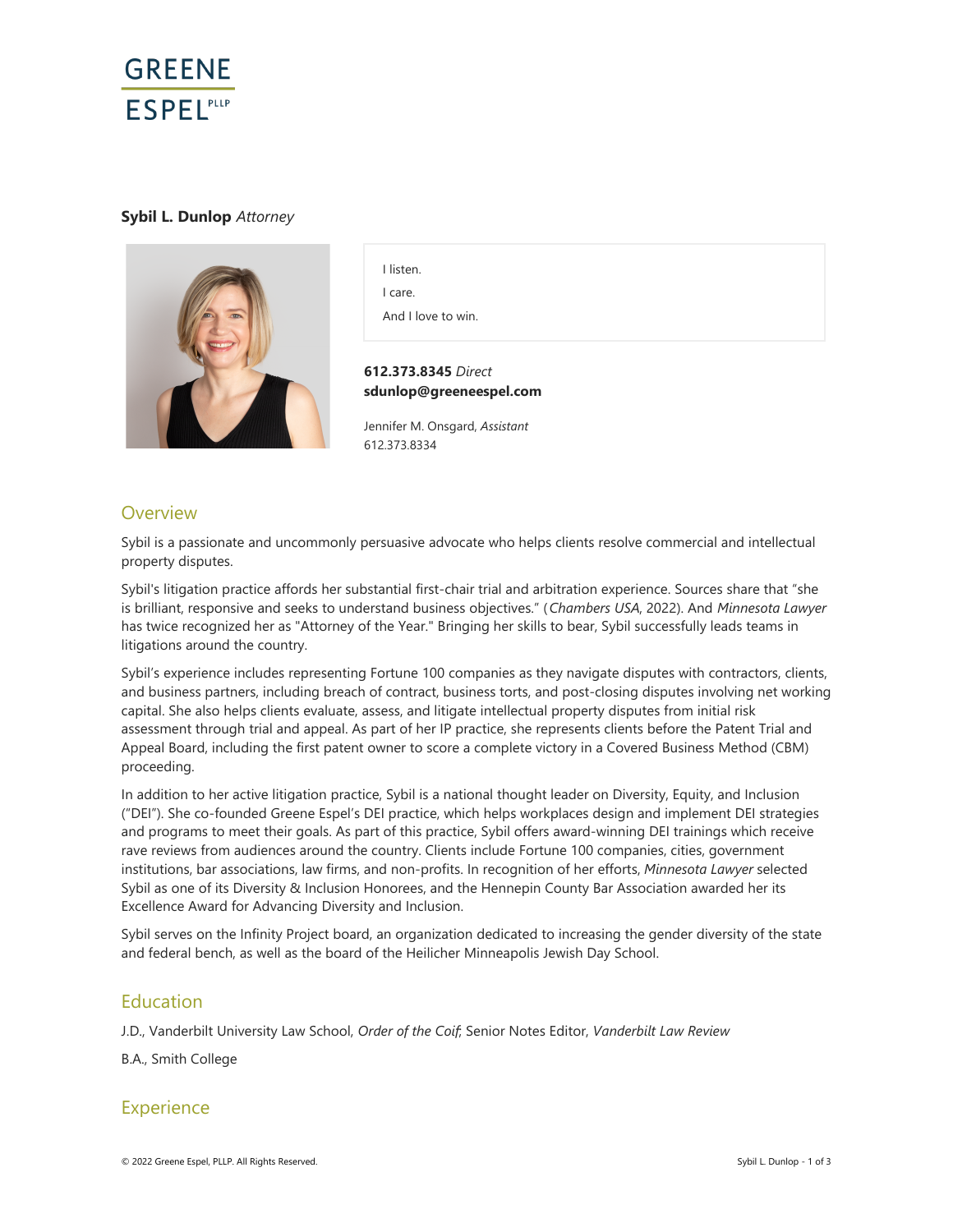

Law Clerk, U.S. District Court for the District of Minnesota, The Honorable James M. Rosenbaum EMILY's List, Political Research Deputy

### Admissions

- U.S. Court of Appeals for the Eighth Circuit
- U.S. District Court for the District of Minnesota
- State Bar of Minnesota

## Professional & Community Affiliations

#### **PROFESSIONAL AFFILIATIONS**

- Federal Bar Association
- Hennepin County Bar Association
- Minnesota State Bar Association
- Minnesota Women Lawyers

#### **COMMUNITY INVOLVEMENT**

- Collaborative Community Law Initiative, Board Member (2017 present)
- Infinity Project, Board Member (2012-2015)
- Smith College Alumni Association, Member  $\bullet$

# Thought Leadership

#### **PUBLICATIONS**

- Co-Author of *[Why the Legal Profession is the Nation's Least Diverse \(and How to Fix It\)](https://mhlawreview.org/law_review_article/why-the-legal-profession-is-the-nations-least-diverse-and-how-to-fix-it/)*, Vol. 47 Mitchell Hamline L. Rev. (2021)
- *Attorney-Client Privilege: What Every Attorney Needs to Know,* Minnesota CLE, Co-editor (2018)

### **TEACHING AND LECTURING**

- *How Bias Affects Jury Trials*, Academy of Certified Trials Lawyers of Minnesota (May 5, 2022)
- *Sybil Conversations: Don't Let Your Emails Drive You Nuts*, Minnesota CLE (March 25, 2022)
- *The New Workplace Remote Working Policies*, Co-Presenter, Minnesota State Bar Association (February 17, 2022)
- *Who We Are Now: Lessons from the Pandemic*, Minnesota State Bar Association Convention (June 24, 2021)
- *The Role of Lawyers in Systemic Change*, UST Law Journal Fall Symposium: Protests & Reforms, Panelist (October 23, 2020)
- *A Checklist Approach to Successful Motion Practice*, Minnesota CLE (September 25, 2020)
- *Bias and Hate Crimes: Efforts to Prevent and Respond to Injustice*, 33rd Annual All-Day CLE Sponsored by tjw Minnesota Attorney General's Office (July 28, 2020)